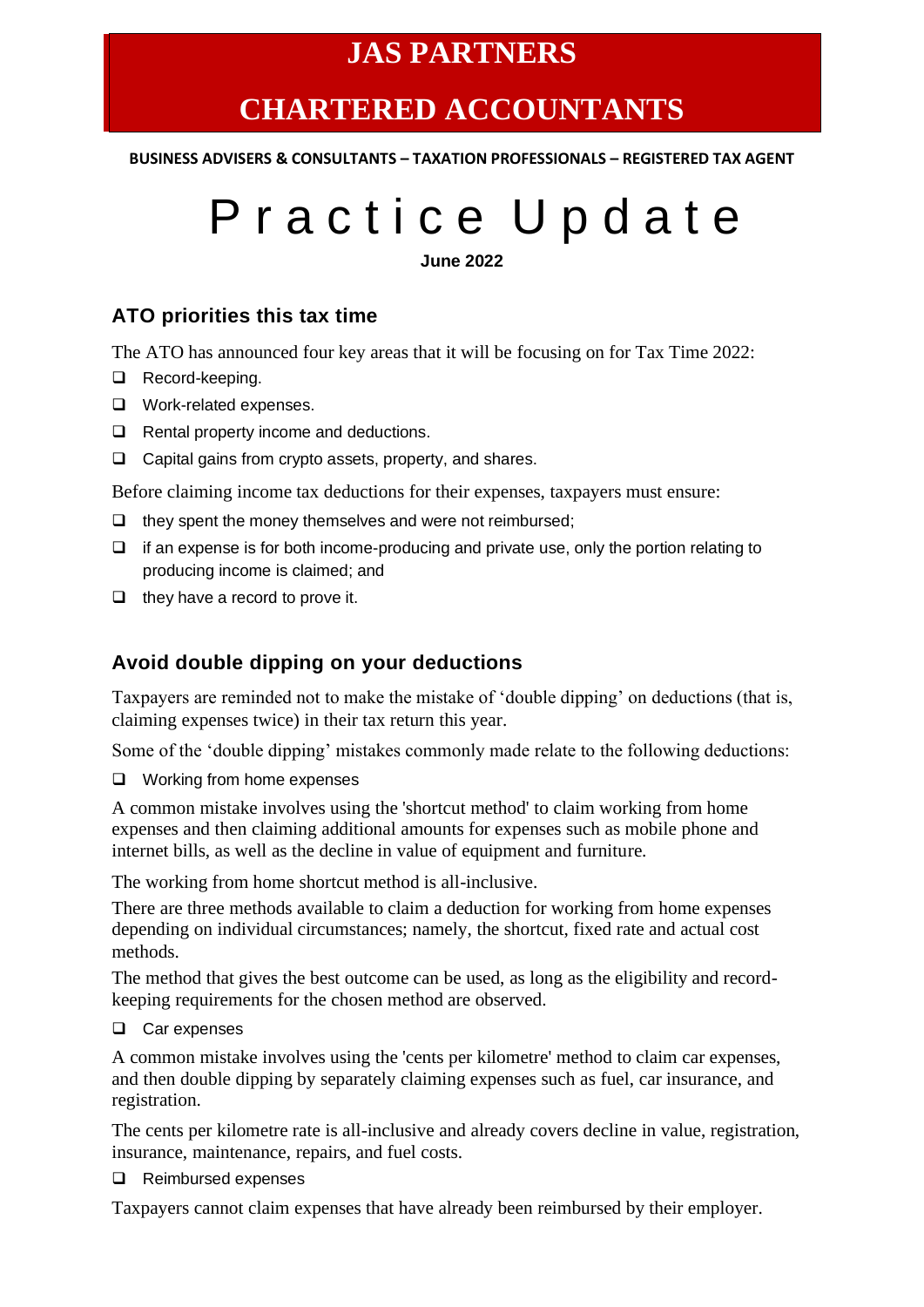#### **Get ready for super changes from 1 July 2022**

As the new financial year approaches, employers need to be aware of two important super changes.

From 1 July 2022, employees can be eligible for super guarantee ('SG'), regardless of how much they earn, because the \$450 per month eligibility threshold for when SG is paid has been removed.

Employers only need to pay super for workers under 18, when they work more than 30 hours in a week.

Furthermore, the SG rate will increase from 10% to 10.5% on 1 July 2022. Employers will need to use the new rate to calculate super on payments made to employees on or after 1 July, even if some or all of the pay period is for work done before 1 July.

Employers should update their payroll and accounting systems to ensure they continue to pay the right amount of super for their employees.

#### **ATO to start clearing backlog of ENCC release authorities**

Due to "unavoidable delays caused by improvements to" its systems, the ATO will start issuing requests to release excess contributions and other charges for individuals who did not make an election on the tax treatment of their excess non-concessional contributions ('ENCC') for prior financial years.

This may result in a higher than normal number of release authorities for members of superannuation funds over the coming months while the ATO works through the backlog.

#### **ATO warns about GST fraud**

Taxpayers are being warned to be on the lookout for dodgy online ads, often on social media platforms, promising easy GST refunds.

The ATO recently issued a media release about large-scale GST fraud attempts exceeding \$850 million, that involve customers setting up an ABN without operating a business, and then submitting fictitious BAS statements to get a GST refund.

The ATO said it has already successfully stopped \$770 million in attempted fraud before payment.

"The people who are involved in these activities aren't accidentally ticking a box on an online form. They're signing to say that they've set up an ABN for a business that doesn't exist, then lodging a BAS with false information on it, to receive GST refunds that they are not entitled to," the ATO said.

Taxpayers who think they've been involved in this arrangement are urged to let the ATO know (before the ATO contacts them) by calling 1300 130 017.

Confidential reports of suspected tax evasion or crime can be made online (visit ato.gov.au/tipoff) or by calling the ATO's Tax Integrity Centre on 1800 060 062.